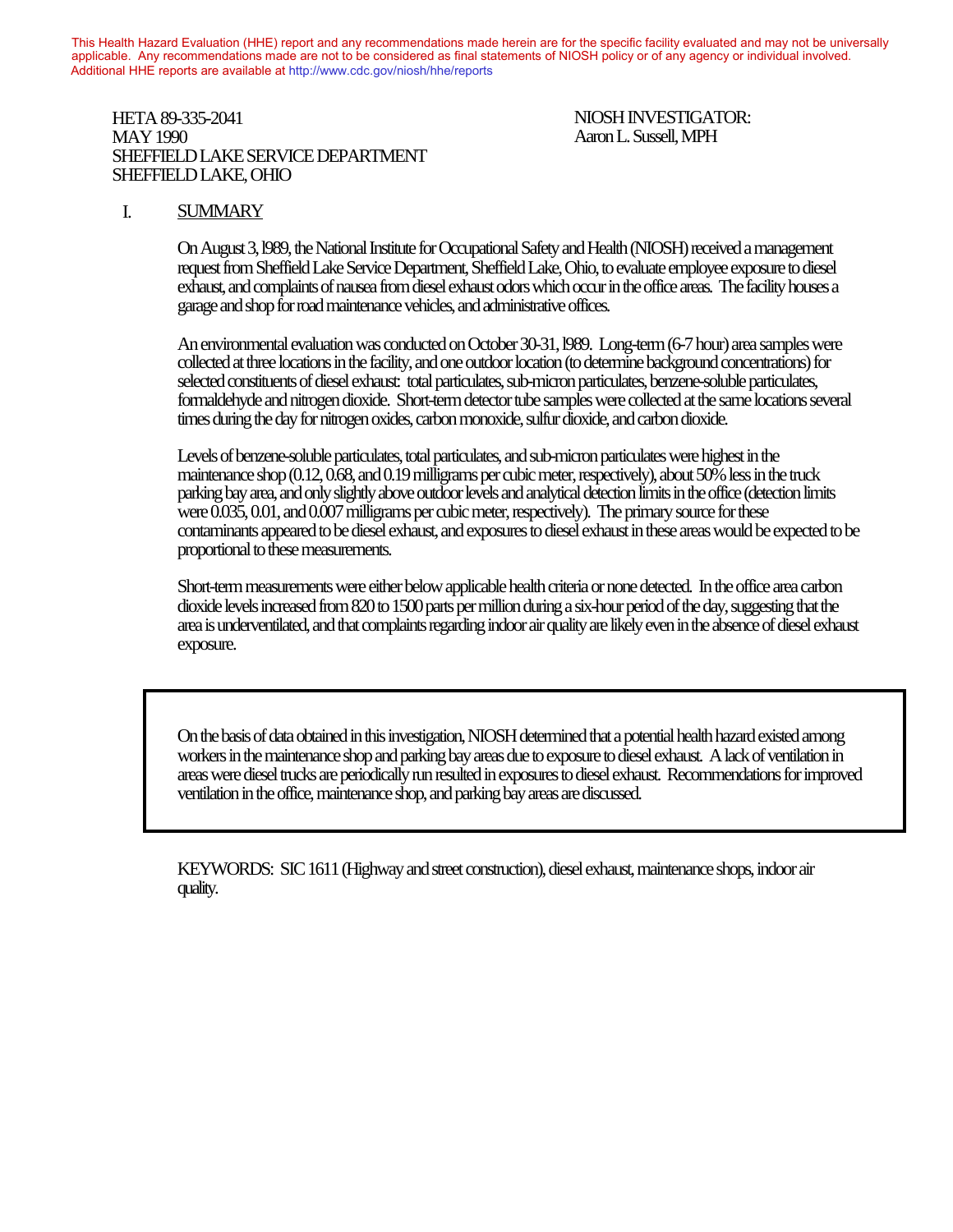### Page 2 - Health Hazard Evaluation Report No. 89-335

## II. INTRODUCTION

On July 31, l989, a representative of Sheffield Lake Service Department requested that NIOSH conduct a health hazard evaluation (HHE) to evaluate employee exposure to diesel exhaust. The request stated that diesel exhaust from vehicle start up in the service garage permeates the office area of the building, causing clerks and customers to become nauseated.

On October 30-31, l989 NIOSH investigators conducted an initial survey and environmental sampling for selected constituents of diesel exhaust at the facility. Initial industrial hygiene results and recommendations resulting from that visit were provided to the requestor in a letter dated November 17, 1989.

### III. BACKGROUND

Sheffield Lake Service Department has used the present location for service of municipal vehicles, mostly diesel-powered trucks, since approximately 1966. The single-story 60 by 120 ft building is constructed of concrete block with a pitched corrugated metal roof. A number of ceiling fans have been installed to circulate air and improve heating and cooling effectiveness. Since about 1982, 3 to 11 administrative employees of the department have been located in the northeast corner of the building, in an office approximately 20 by 40 feet, separated from the garage bays by a concrete block wall with two door openings. The office was heated with electric baseboard heaters, and cooled with four window air conditioners. Outside air is provided to the offices by operating window air conditioners on the vent setting, and when the front door is opened. Smoking was permitted in the offices and other work areas. The building floor plan is shown in Figure 1.

On a daily basis, diesel trucks are driven into the maintenance shop, consisting of a single service bay located in the southwest corner of the building. It is periodically necessary to run the truck engines in the maintenance shop during servicing. During the winter months, diesel-powered trucks are parked in the five garage bays overnight to keep the engines somewhat warmer than outside conditions. From 7:00 to 7:30 am, trucks to be used that day are started and run for 1 to 2 minutes, then pulled outside. The running time in the building reportedly is necessary to allow for the air brakes to become pressurized, and for the older-model truck engines to briefly warm up. Ventilation consists of a wall fan on the south wall and two overhead ceiling vents which must be opened manually.

Employees in the office area have reported persistent diesel exhaust odors, especially during the winter months, and occasional symptoms of nausea..

### IV. EVALUATION DESIGN

On the day of sampling, October 31, l989, winter conditions at the maintenance garage were duplicated to the extent possible. The parking bay garage doors were kept closed except when opening was necessary to move trucks, roof vents were closed, and the wall-mounted fan was turned off. Windows and doors in the office areas were closed, and the window air-conditioners were off. Several trucks were started and warmed up for about 2 minutes in the parking bays, then pulled out. In the maintenance shop, trucks were pulled in periodically for routine servicing.

To characterize airborne concentrations of diesel exhaust, long-term (6-7 hour) area samples were collected at four locations: middle office, parking bays, road department shop, and outdoors (to determine background concentrations). Sampling locations are shown in Figure 1. These samples were collected for selected constituents of diesel exhaust: total particulates, sub-micron particulates, benzene-soluble particulates, formaldehyde, and nitrogen dioxide (NO<sub>2</sub>). The samples (except those for NO<sub>2</sub>) were collected using personal air sampling pumps with various sampling media, and calibrated to certain flow rates.  $\rm NO_2$  samples were collected with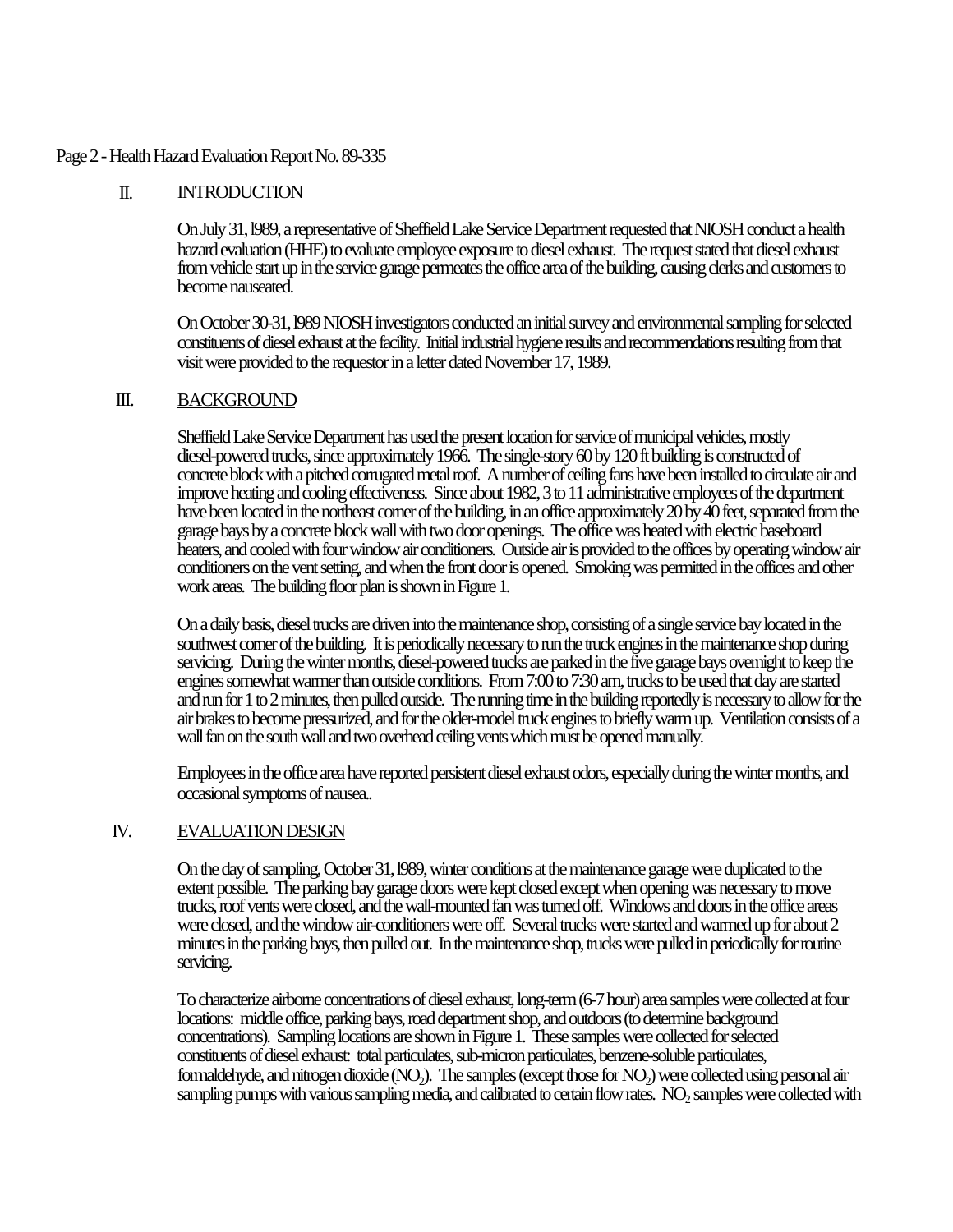Page 3 - Health Hazard Evaluation Report No. 89-335

passive monitors (Palmes Tubes). The flow rates, sampling media, and analytical techniques by constituent are shown in Table 1.

Short-term samples were collected with detector tubes at the same four locations for  $\rm NO_2$ , nitrogen oxides ( $\rm NO_x$ ),  $\alpha$  carbon monoxide (CO), sulfur dioxide (SO<sub>2</sub>), and carbon dioxide (CO<sub>2</sub>).

#### V. EVALUATION CRITERIA

Sources of evaluation criteria are the NIOSH Recommended Exposure Limits, the Occupational Safety and Health Administration (OSHA) enforceable Permissible Exposure Limits (PELs), and the American Conference of Governmental Industrial Hygienists' (ACGIH) recommended Threshold Limit Values (TLVs).

NIOSH recommends that diesel exhaust be regarded as a potential occupational carcinogen, and that exposures be reduced to the lowest feasible limits [1]. The recommendation is based on carcinogenic and tumorigenic responses in rats and mice exposed to whole diesel exhaust. OSHA and ACGIH do not have evaluation criteria for whole diesel exhaust.

Evaluation criteria are available for some of the individual components of diesel exhaust measured, such as  $\mathrm{CO}_2$ ,  $\rm CO, NO_2, SO_2$  formaldehyde, and total particulates, which are intended to suggest levels of exposure up to which workers may be exposed for 8-10 hours/day, 40 hours/week for a working lifetime without adverse health effects. Where applicable, these criteria are shown for long-term measurements in Table 2.

However, the combined effects of components in complex mixtures such as diesel exhaust are not considered in these individual evaluation criteria. It is important to note that a small percentage of workers may experience adverse health effects at exposure levels below the criteria because of individual susceptibility, a pre-existing medical condition, or hypersensitivity (allergy).

### VI. RESULTS AND DISCUSSION

Long-term sample results are shown in Table 2. Both long-term and short-term results are discussed in the following subsections.

### A. Benzene-soluble, Total, and Sub-Micron Particulates

Concentrations of benzene-soluble particulates, total particulates, and sub-micron particulates measured were highest in the maintenance shop, about 50% less in the bay area. Benzene-soluble particulate concentrations were only slightly above outdoors (or detection limit) in the office. Total and sub-micron particulates were an order of magnitude higher than outdoors in the maintenance shop, and about 50% less than the bay area. Since the primary source for these contaminants appeared to be diesel exhaust (with some contribution from cigarette smoke, especially in the office), potential exposures to the exhaust in these areas of Sheffield Lake Service Department building would be expected to be proportional to the measurements.

The concentration of benzene-soluble particulates in the maintenance shop on the day of the survey was 0.12 milligrams per cubic meter (mg/m<sup>3</sup> ). Although there is no evaluation criteria directly applicable to this measurement, it exceeds the NIOSH REL of 0.1 mg/m<sup>3</sup> for coal- tar pitch volatiles which may be used as a guideline for comparison. Diesel exhaust particulate emissions are similar to coal-tar pitch materials in that both are carbonaceous and known to contain carcinogenic polycyclic hydrocarbons [5]. NIOSH investigators conclude that there is a potential for long-term health effects at the facility, primarily due to the carcinogenic risk of exposure to diesel exhaust.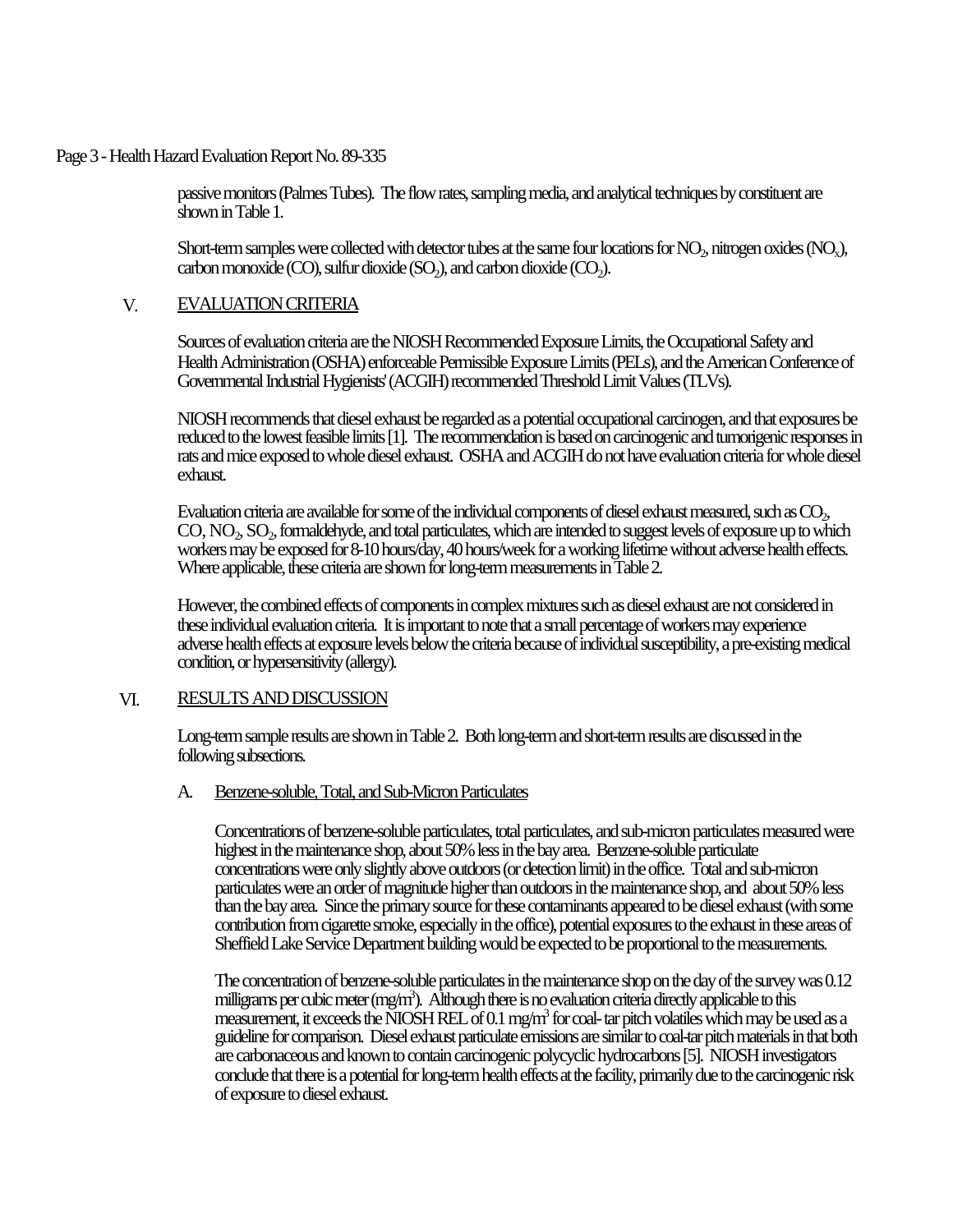#### Page 4 - Health Hazard Evaluation Report No. 89-335

### B. Formaldehyde

The long-term measurement for formaldehyde was slightly higher in the office area than in the bay area or maintenance shop. Formaldehyde levels are often higher indoors than outside because the compound is released from building materials such as plywood, particle board, carpeting and office furniture (materials that were more prevalent in the office area), and it is a constituent of cigarette smoke. The indoor:outdoor ratio for the formaldehyde measurements was approximately 8:1. Formaldehyde levels were within the range typical of modern office areas; less than 0.10 ppm [2].

The OSHA PEL for formaldehyde is 1.0 ppm for an 8-hour TWA. The ACGIH TLV-TWA for formaldehyde is 1.0 ppm, with a notation that it is a suspected human carcinogen, and exposures should be controlled to levels as low as reasonably achievable. ACGIH has also given notice that it intends to change the TLV to a 0.3 ppm ceiling limit. NIOSH policy states that formaldehyde is a suspect human carcinogen, and that exposures should be reduced to the lowest feasible level.

#### C. Carbon Dioxide

Short-term detector-tube measurements for carbon dioxide  $(CO<sub>2</sub>)$  taken in the office and parking bay areas on the day of the survey are listed below. The outdoor, ambient concentration of  $\mathrm{CO}_2$  measured on that day was 350 parts per million (ppm).

| Time  | Office Area | Parking Bays             |
|-------|-------------|--------------------------|
| 08:30 |             | 425                      |
| 10:15 | 820         | $\overline{\phantom{0}}$ |
| 12:10 | 1000        |                          |
| 12:25 |             | 580                      |
| 15:05 | 1250        |                          |
| 16:15 | 1500        |                          |

# CO<sup>2</sup> MEASUREMENTS (PPM)

- (indicates no measurement taken)

 $\mathrm{CO}_2$  is often monitored as a screening technique to evaluate whether adequate quantities of fresh outdoor air are being introduced into a work area within a building [3]. Usually  $\mathrm{CO}_2$  levels are higher inside occupied buildings than outside, because  $\mathrm{CO}_2$  is a normal constituent of exhaled breath. Indoor  $\mathrm{CO}_2$  concentrations greater than 1000 ppm indicate a lack of ventilation, which can allow concentrations of other contaminants to increase and lead to complaints such as headaches, fatigue, and eye and throat irritation.  $\rm CO_2$  levels measured in the parking bay area were well below  $1000$  parts per million (ppm), however in the office area  $CO<sub>2</sub>$ readings increased from 820 ppm to 1500 ppm during the day.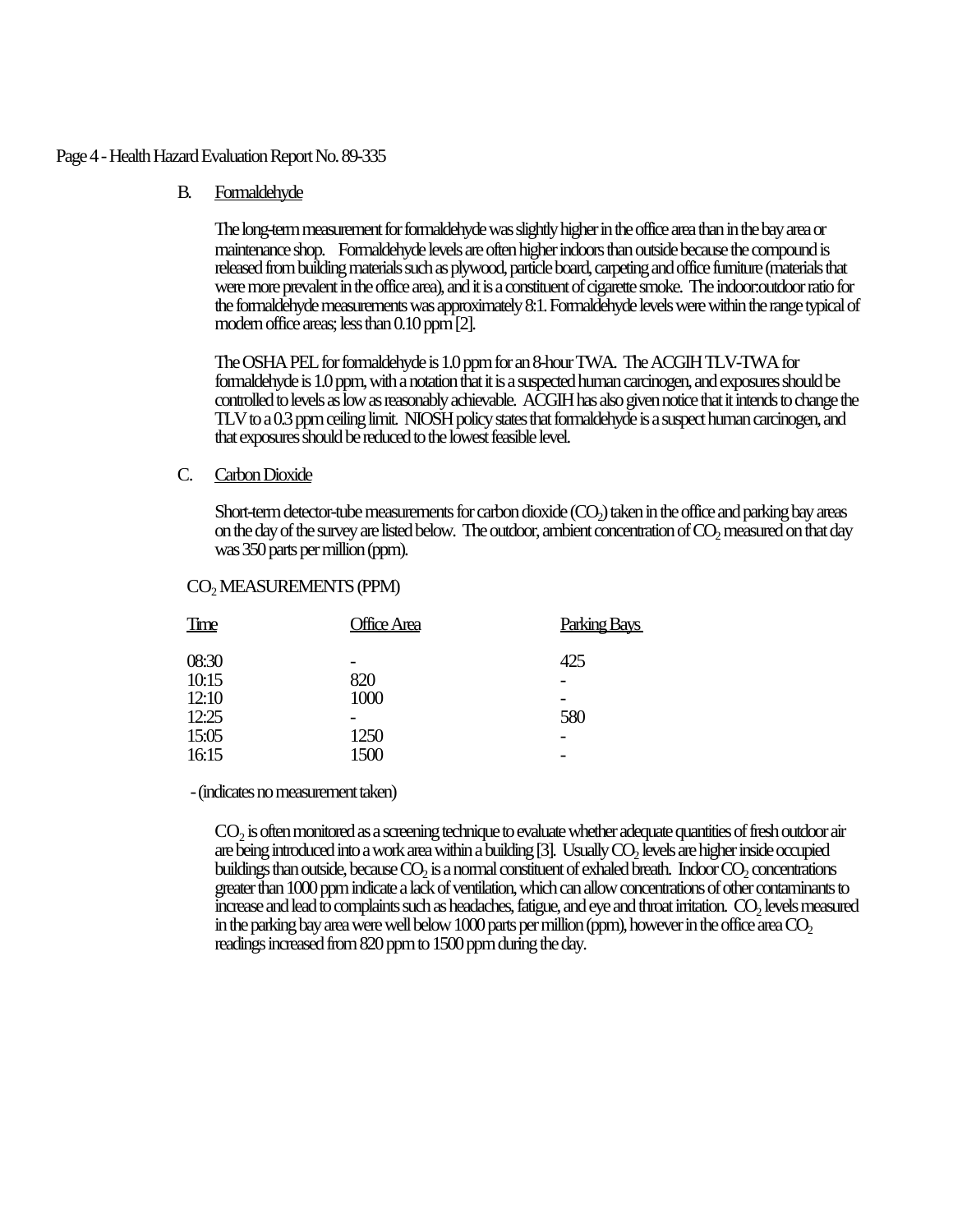#### Page 5 - Health Hazard Evaluation Report No. 89-335

D. Other Measurements

With the exception of the following, detector tube results for  $\rm NO_2$ ,  $\rm NO_x$ ,  $\rm CO$ , and  $\rm SO_2$  were none detected or trace (non-quantifiable) amounts:

- 1. In the bay area, seven minutes after truck warm-up began at  $08:30$ ,  $25$  ppm CO, and 1 ppm NO<sub>x</sub> were measured.
- 2. In the office area, at 09:20 6 ppm CO was detected.

All the other long-term and short-term measurements on the day of the survey were well below the established criteria for individual compounds.

## VII. RECOMMENDATIONS

- 1. CO<sub>2</sub> measurements suggest that the office area is underventilated, and that complaints regarding indoor air quality are likely even in the absence of diesel exhaust exposure. As stated in the November 17, 1989 letter, NIOSH recommends that conditioned outdoor air be supplied and adequately distributed to all office areas during times they are occupied. The American Society of Heating, Refrigerating, and Air-Conditioning Engineers (ASHRAE) in Standard 62-1989 [4], recommends guidelines for indoor ventilation. The AHRAE-recommended rate for office areas is 20 cubic feet per minute (cfm) per person. A ducted system for supply and return air provides the best mixing for thermal comfort and contaminant control. The office area should be positively pressurized with respect to the parking bay and maintenance areas. Ventilation as described should do this. Providing this additional ventilation should ensure that exposures to diesel exhaust in the office areas are reduced to outdoor background levels, and that diesel odors and normal indoor contaminants are diluted and exhausted.
- 2. To reduce employee exposure to diesel exhaust in the bay and maintenance shop areas, supplement or replace the wall-mounted propeller fan and passive roof openings used for dilution ventilation. The effectiveness of the propeller fan and roof openings appears to be subject to outside wind/weather conditions, and at times they would be rendered ineffective. A more efficient system, capable of coping with fluctuating airflow conditions, would provide local exhaust ventilation to the diesel truck exhaust tailpipes/stacks. The system should include a suitable exhaust fan, such as a centrifugal fan combined with overhead rigid and flexible ductwork to the tailpipe/stacks. As a general guideline for design purposes, enclosed are "Service Garage Ventilation Overhead," and "Exhaust System Requirements for Typical Diesel Engines Under Load" from the ACGIH's Industrial Ventilation, 19th Edition, A Manual of Recommended Practice (pages 5-106,5-107, and 5-109).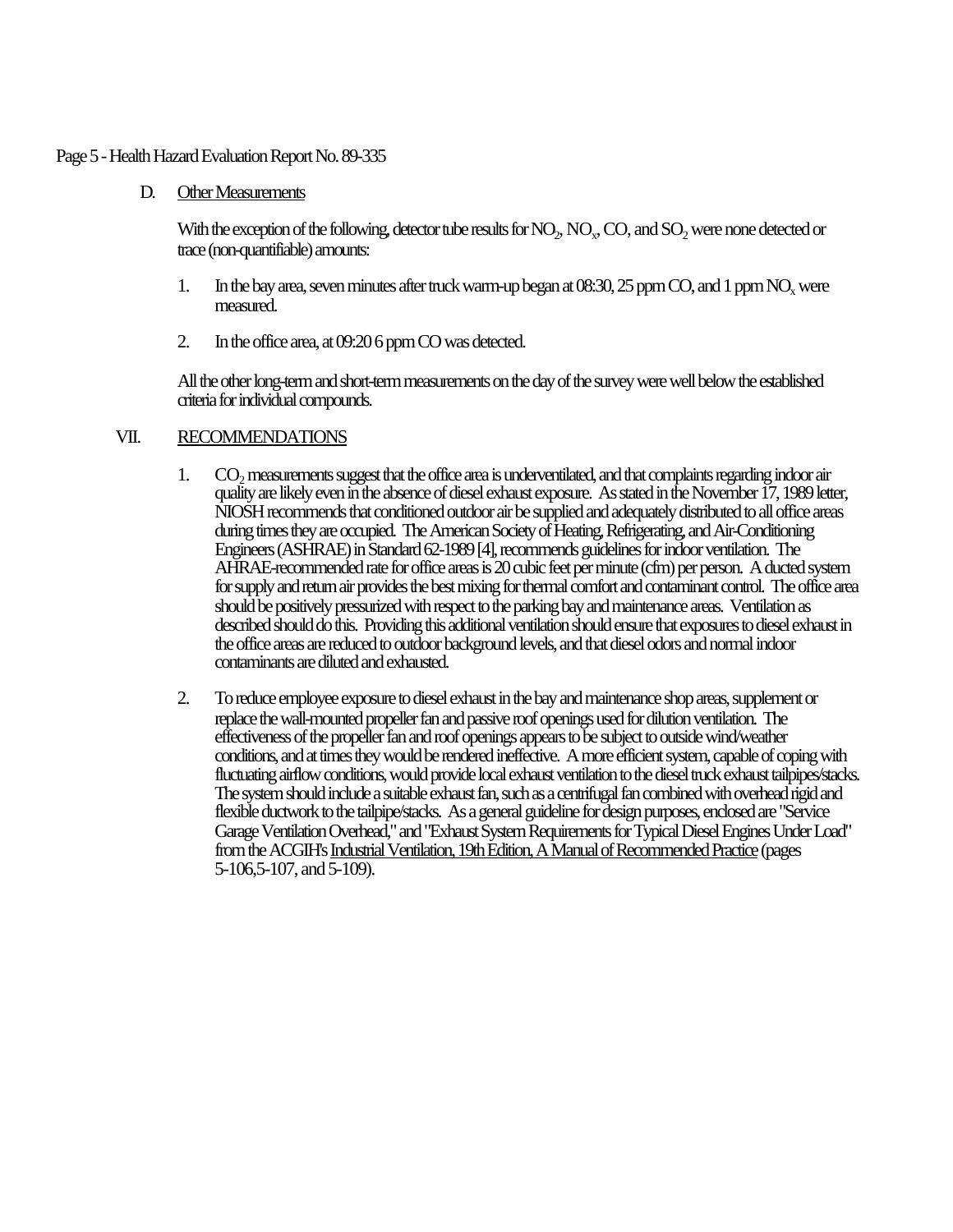#### Page 6 - Health Hazard Evaluation Report No. 89-335

#### VIII. REFERENCES

- 1. NIOSH Current Intelligence Bulletin 50. "Carcinogenic Effects of Exposure to Diesel Exhaust." DHHS (NIOSH) Publication No. 88-116. NIOSH, Cincinnati, Ohio. August 1988.
- 2. National Research Council, Building Research Board. "Policies and Procedures for Control of Indoor Air Quality." National Academy Press, Washington, D.C. 1987.
- 3. NIOSH Division of Standards Development and Technology Transfer. Indoor Air Quality-Selected References. NIOSH, Cincinnati, Ohio. September l989.
- 4. ASHRAE Standard 62-1989. Ventilation for Acceptable Indoor Air Quality. ASHRAE Publications, Atlanta, Georgia. 1989.
- 5. ACGIH. Documentation of the Threshold Limit Values and Biological Exposure Indices. Fifth Edition. ACGIH, Inc., Cincinnati, Ohio. 1986, page 143.

### IX. AUTHORSHIP AND ACKNOWLEDGEMENTS

| Report Prepared by:        | Aaron L. Sussell, MPH<br><b>Industrial Hygienist</b><br><b>Industrial Hygiene Section</b>                                   |
|----------------------------|-----------------------------------------------------------------------------------------------------------------------------|
| Acknowledgements:          | Leo M. Blade, MS<br><b>Industrial Hygienist</b><br><b>Industrial Hygiene Section</b>                                        |
| <b>Originating Office:</b> | Hazard Evaluations and Technical<br>Assistance Branch<br>Division of Surveillance, Hazard<br>Evaluations, and Field Studies |
| Report Typed By:           | Sharon Jenkins<br>Clerk (Typing)<br><b>Industrial Hygiene Section</b>                                                       |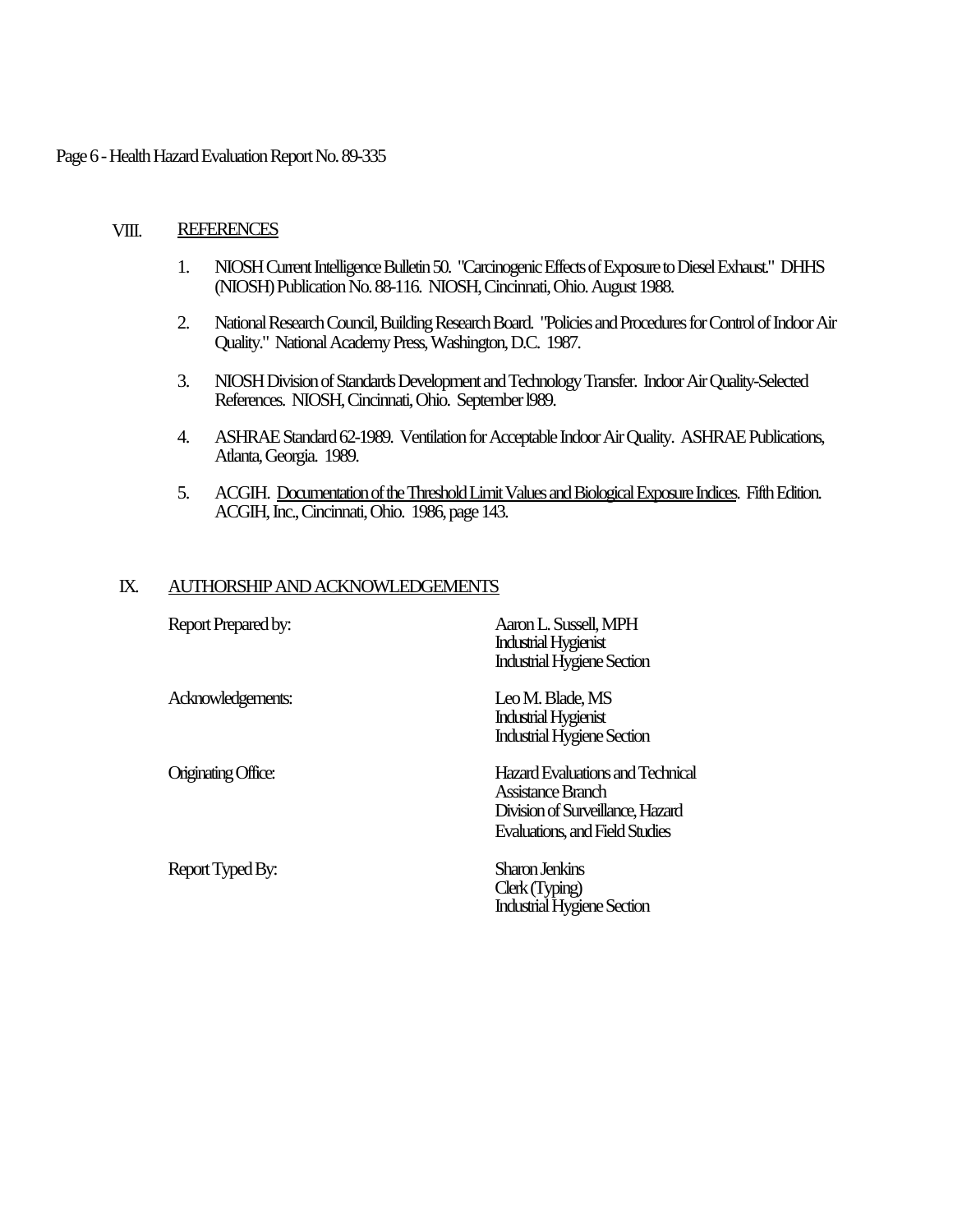### Page 7 - Health Hazard Evaluation Report No. 89-335

## X. DISTRIBUTION AND AVAILABILITY OF REPORT

Copies of this report are temporarily available upon request from NIOSH, Hazard Evaluations and Technical Assistance Branch, 4676 Columbia Parkway, Cincinnati, Ohio 45226. After 90 days, the report will be available through the National Technical Information Service (NTIS), 5285 Port Royal, Springfield, Virginia 22161. Information regarding its availability through NTIS can be obtained from NIOSH Publications Office at the Cincinnati address. Copies of this report have been sent to:

- 1. NIOSH Cincinnati Region<br>2. OSHA. Region V
- 2. OSHA, Region V<br>3. Sheffield Lake Serv
- 3. Sheffield Lake Service Department, Sheffield Lake, Ohio

For the purpose of informing affected employees, copies of this report shall be posted by the employer in a prominent place accessible to the employees for a period of 30 calendar days.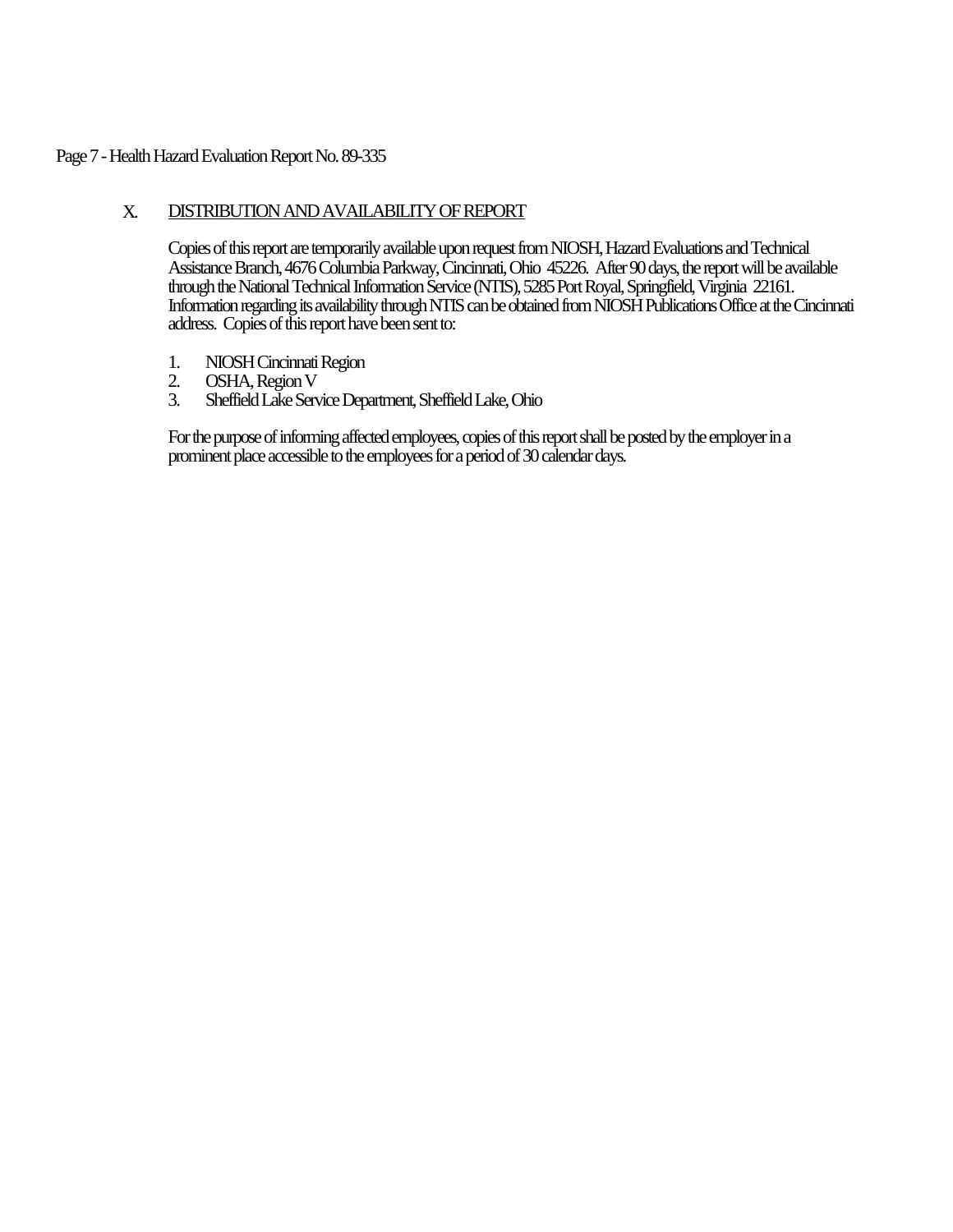## Page 8 - Health Hazard Evaluation Report No. 89-335

## Table 1

#### Summary of Long-term Sampling and Analytical Methods Sheffield Lake Service Dept. Sheffield Lake, Ohio HETA 89-335 October 31, 1989

| Contaminant                                   | <b>NIOSH</b><br>Method<br>Number <sup>[3]</sup> | Collection<br>Medium                                   | Volumetric<br>Air Flow Rate<br>(L/min) Used | <b>Desorbing</b><br>Solvent or<br>Solution | Type of<br>Analysis Used                         |
|-----------------------------------------------|-------------------------------------------------|--------------------------------------------------------|---------------------------------------------|--------------------------------------------|--------------------------------------------------|
| Formaldehyde                                  | 3500                                            | Impinger - aqueous 1%<br>sodium bisulfite solution     | 1.0                                         |                                            | Chromotropic acid reaction,<br>spectrophotometry |
| Nitrogen Dioxide<br>(NO <sub>2</sub> )        | 6700                                            | Palmes tube-passive<br>diffusion                       | **                                          |                                            | Trienthanolamine reaction,<br>Spectrophotometry  |
| Total particulate                             | 0500                                            | Filter-poly-vinyl<br>chloride (PVC) membrane           | 2.0                                         |                                            | Gravimetric                                      |
| Sub-micron<br>particulate                     | ***                                             | Filter - PVC-membrance                                 | 2.0                                         |                                            | Gravimetric                                      |
| Benzene-soluble<br>fraction of<br>particulate | 5023                                            | Filter - Polutetraflouro-<br>ethylene (PTFE) membrance | 3.5                                         | <b>Benzene</b>                             | Gravimetric                                      |

\*\* Passive diffusion rate of 2.3 nanomoles/ppm-hr.

\*\*\* Identical to NIOSH Method 0500 except for size selector.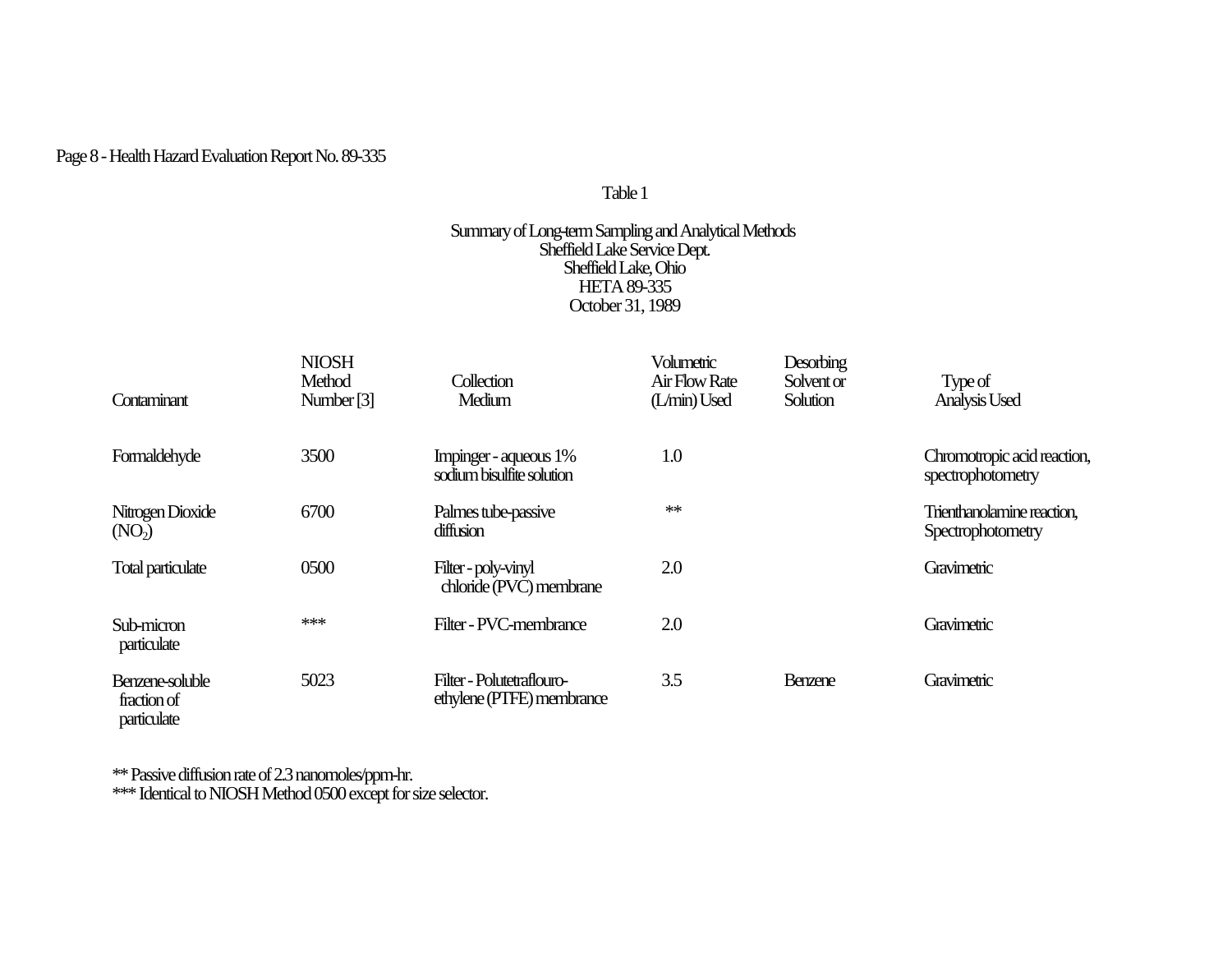## Table 2

### Long-Term Sample Results Sheffield Lake Service Dept. Sheffield Lake, Ohio HETA 89-335

October 31, 1989

| Sample<br>Location |                                                                                                                                                                              | Sampling<br>Time<br>(minutes) | Benzene-Soluble<br>Part. $(mg/m3)$ | Total<br>Part. $(mg/m^3)$                 | Sub-Micron<br>Part. $(mg/m^3)$ | Formaldehyde<br>$(mg/m^3)$                 | Nitrogen<br>Dioxide (ppm) |
|--------------------|------------------------------------------------------------------------------------------------------------------------------------------------------------------------------|-------------------------------|------------------------------------|-------------------------------------------|--------------------------------|--------------------------------------------|---------------------------|
|                    | 1. Outdoors<br><b>LOD</b><br>LOQ                                                                                                                                             | 353                           | N.D. <0.035<br>0.035<br>N/A        | N.D. < 0.01<br>0.01<br>N/A                | 0.007<br>0.007<br>N/A          | 0.0030<br>0.00057<br>0.0011                | (0.031)<br>0.031<br>0.054 |
|                    | 2. Office                                                                                                                                                                    | 412                           | 0.036                              | 0.097                                     | 0.030                          | 0.026                                      | (0.048)                   |
|                    | 3. Parking Bays                                                                                                                                                              | 431                           | 0.066                              | 0.28                                      | 0.075                          | 0.023                                      | 0.096                     |
|                    | 4. Maintenance Shop                                                                                                                                                          | 419                           | 0.12                               | 0.68                                      | 0.19                           | 0.024                                      | 0.093                     |
|                    | EVALUATION CRITERIA:<br>NIOSH REL<br><b>ACGIH TLV</b><br>OSHA PEL                                                                                                            |                               | N/A<br>N/A<br>N/A                  | N/A<br>10 mg/m <sup>3</sup><br>15 $mg/m3$ | N/A<br>N/A<br>N/A              | <b>LFL</b><br>1.5 $mg/m^3$<br>1.5 $mg/m^3$ | 1 ppm<br>3 ppm<br>5 ppm   |
|                    | Key to Abreviations:<br>Part. - Particulate<br>LOD - Limit of detection<br>$LOQ$ - Limit of quantitation                                                                     |                               |                                    |                                           |                                |                                            |                           |
|                    | ppm - parts per million<br>$mg/m3$ - milligrams per cubic meter<br>$($ ) - quantity measured is between LOD and LOQ<br>$N/A$ - not applicable<br>LFL - lowest feasible level |                               |                                    |                                           |                                |                                            |                           |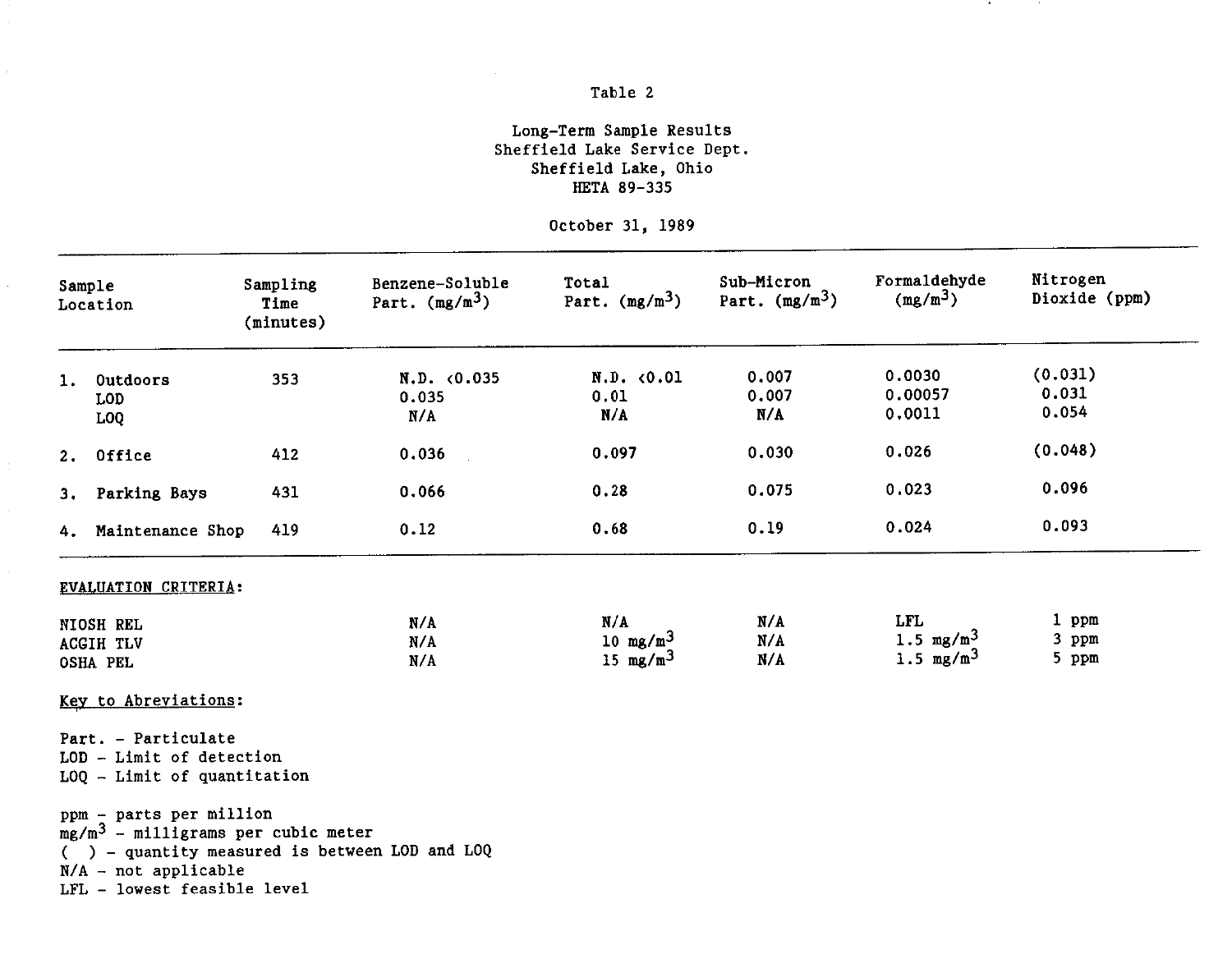

**Charles Company** 

 $\sim 10^{-10}$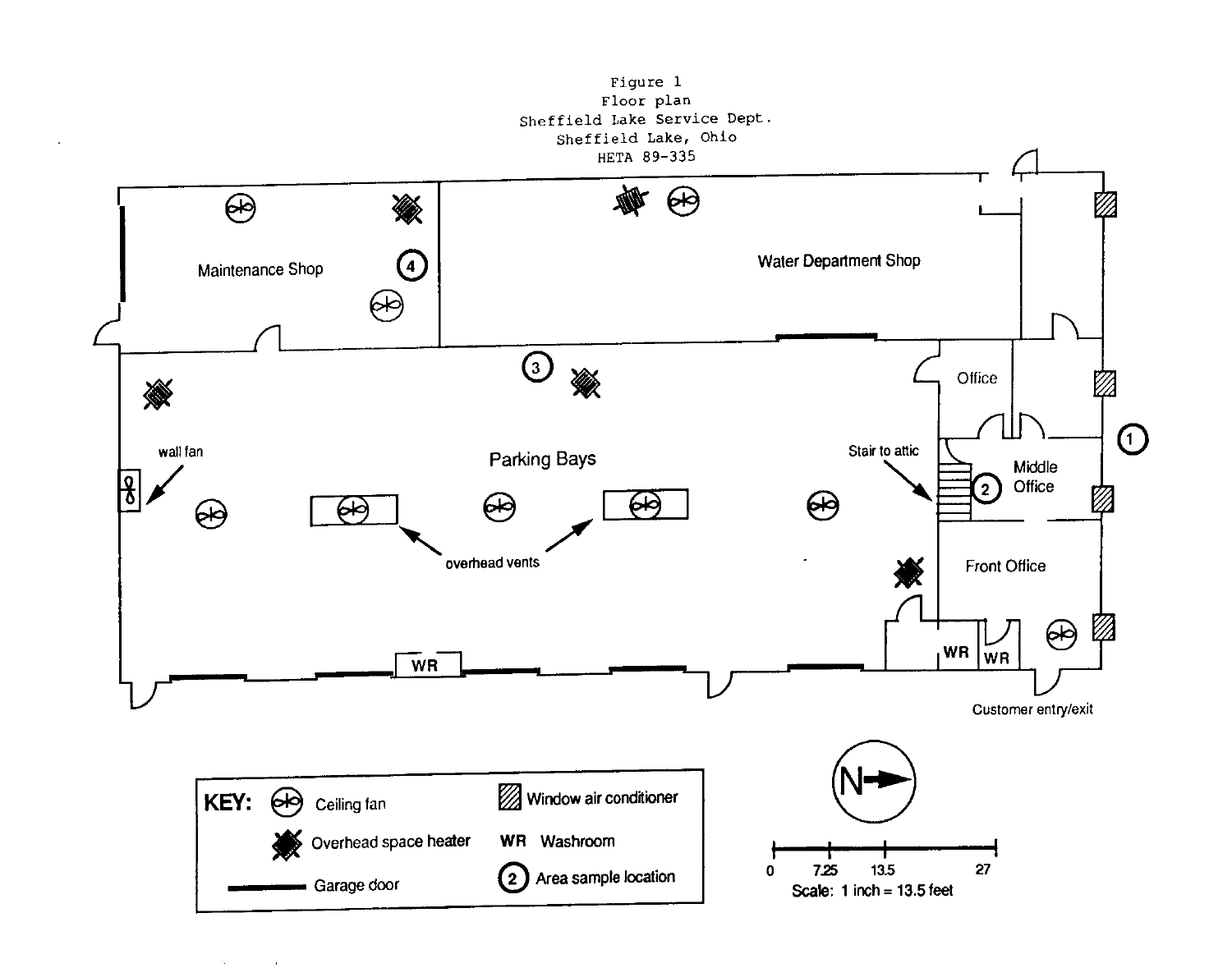#### ATTACHMENT I

#### INDUSTRIAL VENTILATION

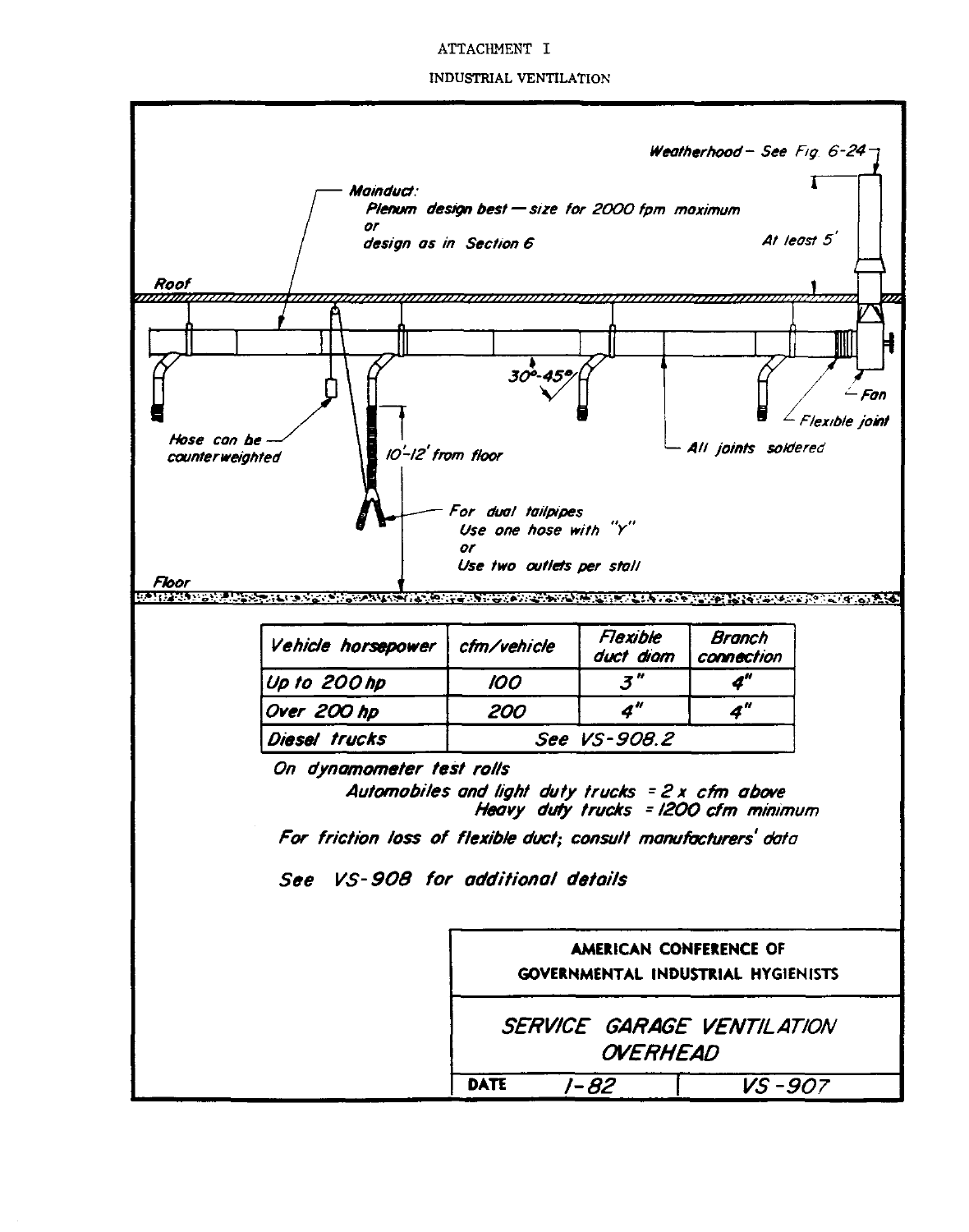#### ATTACHMENT T  $(continued)$ **SPECIFIC OPERATIONS**